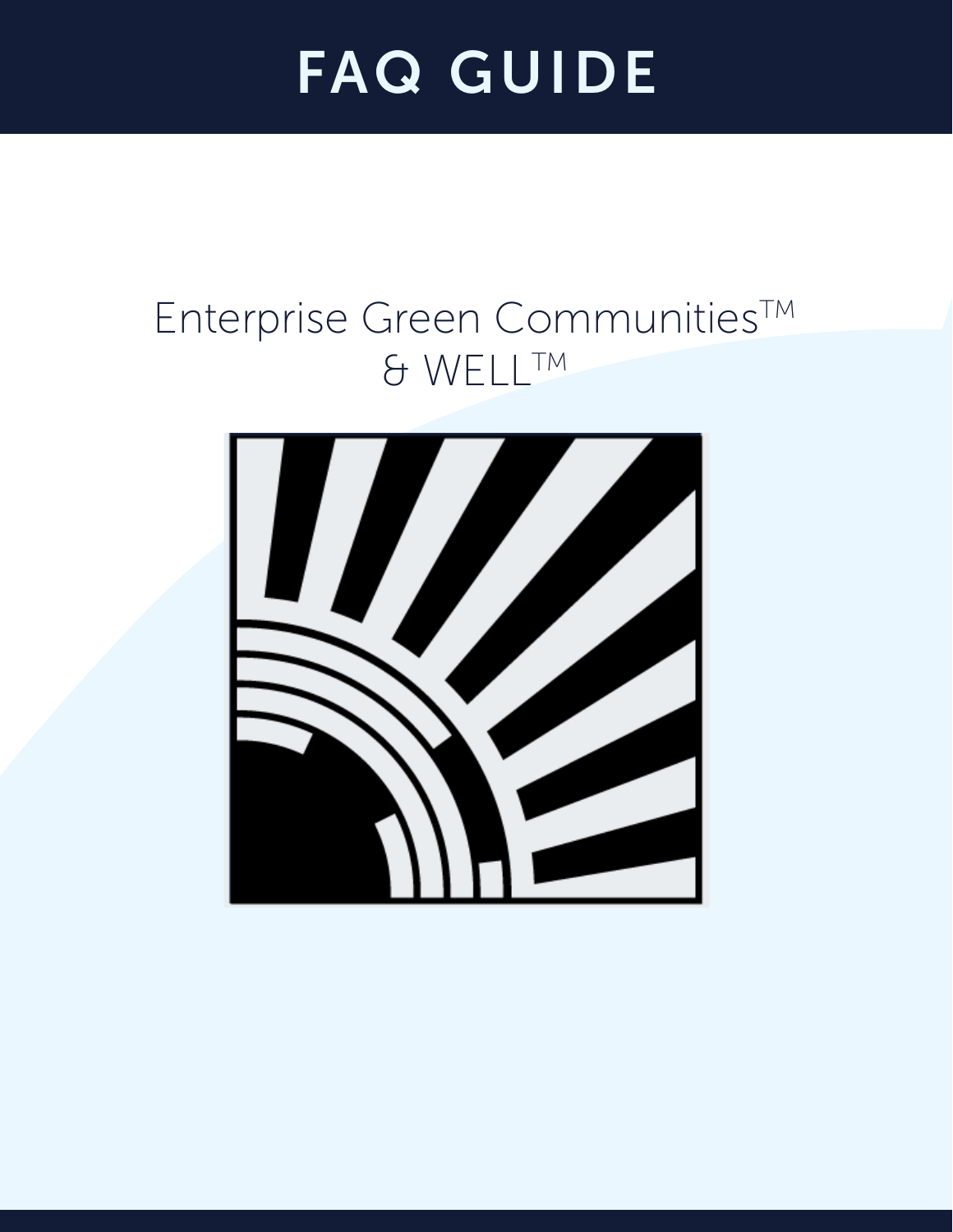# 1. What is the 2020 Enterprise Green Communities Criteria and how does it relate to WELL?

Enterprise Green Communities is a platform for high quality affordable housing in the United States and the only national green building framework developed explicitly with and for the affordable housing sector. The WELL Building Standard (WELL) is the premier framework for advancing health and well-being in buildings, communities and organizations around the world. With the 2020 Enterprise Green Communities Criteria, we've leveraged the best of both programs and created one path for affordable housing developments in the United States to create best-in-class healthy, efficient and environmentally responsible homes. Projects that achieve certification with the 2020 Criteria will be recognized as certified under both Enterprise Green Communities and WELL.

# 2. What was the process of integrating WELL features into the 2020 Criteria?

The 2020 Criteria was developed over the course of 18 months with the input and guidance of hundreds of affordable housing and green building stakeholders. We began with a research phase and community input, moved into a working group phase, held a public comment period and iterated on technical development throughout 2019. IWBI leadership and staff were involved from start to finish. Early on, IWBI staff conducted a comparative analysis of WELL v2 and the previous version of the Enterprise Green Communities Criteria to identify health-promoting strategies from WELL preconditions and optimizations that would be essential to include in the 2020 Criteria, if recognition were to be granted under both programs. These recommendations were then vetted throughout the 2020 Criteria development process - evaluating each of the strategies through the rubric of 2020 Criteria development and refining each of the priority WELL v2 strategies to explicitly respond to needs of the affordable housing sector in the United States. Certain priority WELL v2 strategies that show up in the 2020 Criteria were already incorporated within the previous version of Green Communities (mechanical ventilation, for instance), and others (Legionella control, water quality and noise control, for instance) were developed and added specifically during this process.

#### 3. How many projects have pursued the 2020 Criteria so far?

The 2020 Criteria was released in January 2020 and previous versions of the program were retired from use on October 15, 2020. Since then, we've had an influx of 2020 Criteria project registrations. For up to date numbers on projects certified to the 2020 Criteria, visit our websites (Green [Communities](http://greencommunitiesonline.org) & [WELL](http://wellcertified.com)).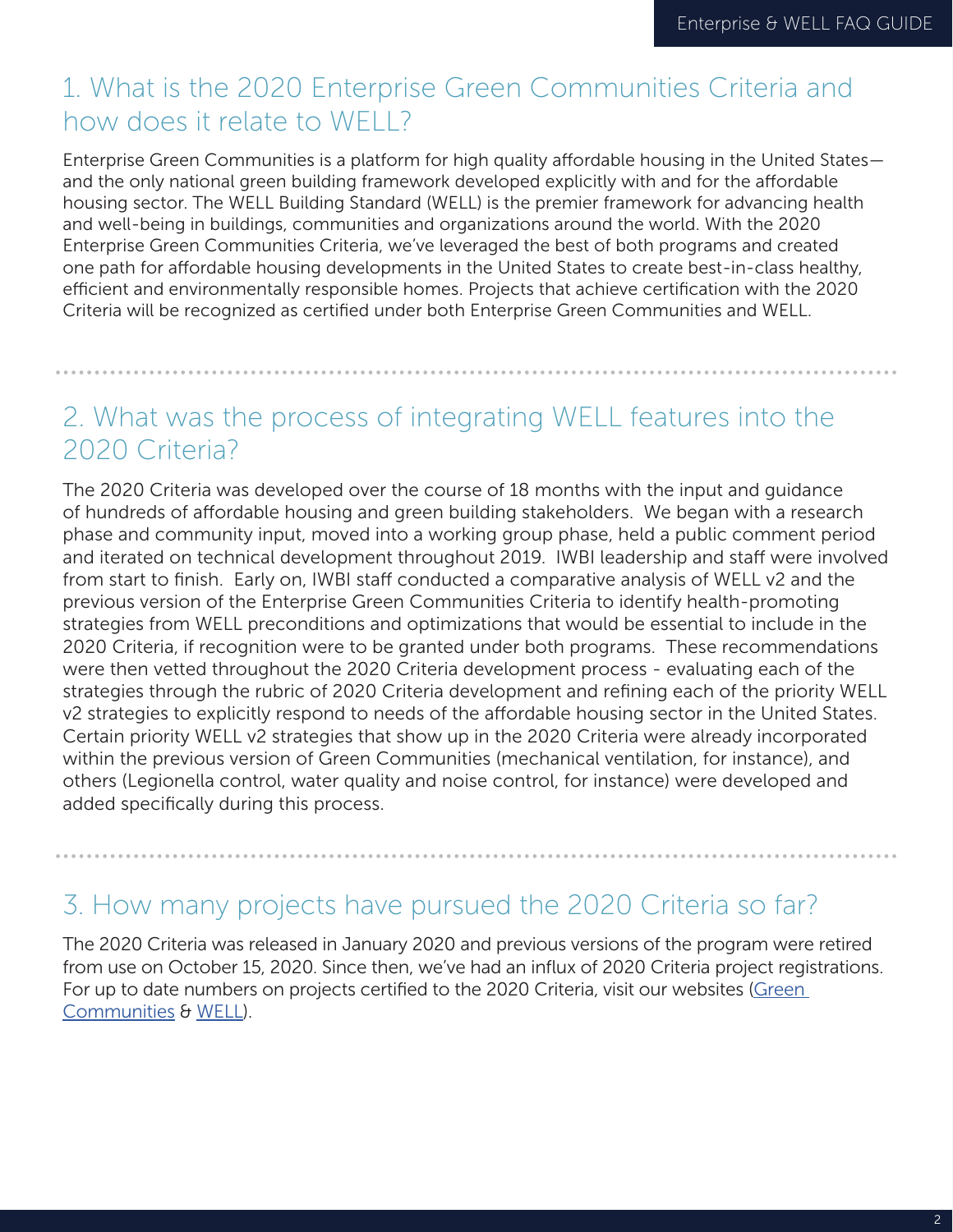4. If I am an affordable housing project and I want to pursue WELL Certification - or, conversely, I want to pursue 2020 Criteria certification - which program should I register with?

If you're an affordable housing project, [register for the 2020 Criteria](http://greencommunitiesonline.org) with Enterprise Green Communities. That is your one and only one-stop shop for certification with both programs.

# 5. What is the cost of registration for Enterprise Green Communities?

There is no fee for registration. There is a fee to submit your project for certification review – learn more about [eligibility and requirements](http://www.greencommunitiesonline.org).

6. How and where does a 2020 Criteria project scorecard get developed and tracked?

Use the [2020 Criteria site](https://greencommunitiesonline.org/) to get started with planning your project – take advantage of the editable versions of the 2020 Criteria Checklist there. When you're ready to begin preparing your application for certification review, create an account in the [2020 Criteria certification](https://youtu.be/tVQ2QdMHERM)  [portal;](https://youtu.be/tVQ2QdMHERM) the certification review team will help guide you through the Prebuild and Postbuild phases of certification.

# 7. Where do 2020 Criteria projects submit documentation and what is the process of documentation review?

There are two phases for certification review. First, the Prebuild stage which occurs before construction begins and second, Postbuild, which occurs once the project is complete. Documentation for each of these phases of review is tracked within the 2020 Criteria certification portal. Take a look at an [overview video of the portal](https://youtu.be/tVQ2QdMHERM), templates to be used as part of your certification application and the [2020 Criteria site](https://www.greencommunitiesonline.org/) to review the requirements.

#### 8. Is there any on-site performance verification necessary to achieve this dual certification? If so, how are they carried out?

Yes, many of the design and construction strategies required of the program are verified through onsite performance tests and inspections. The program has mandatory and optional requirements, and these differ slightly for projects based on construction typology (new construction, substantial rehab, moderate rehab) and whether or not the project is in a rural location. Visit the [certification templates](https://www.greencommunitiesonline.org/templates-certification)  [page](https://www.greencommunitiesonline.org/templates-certification) for full details relevant to your project.